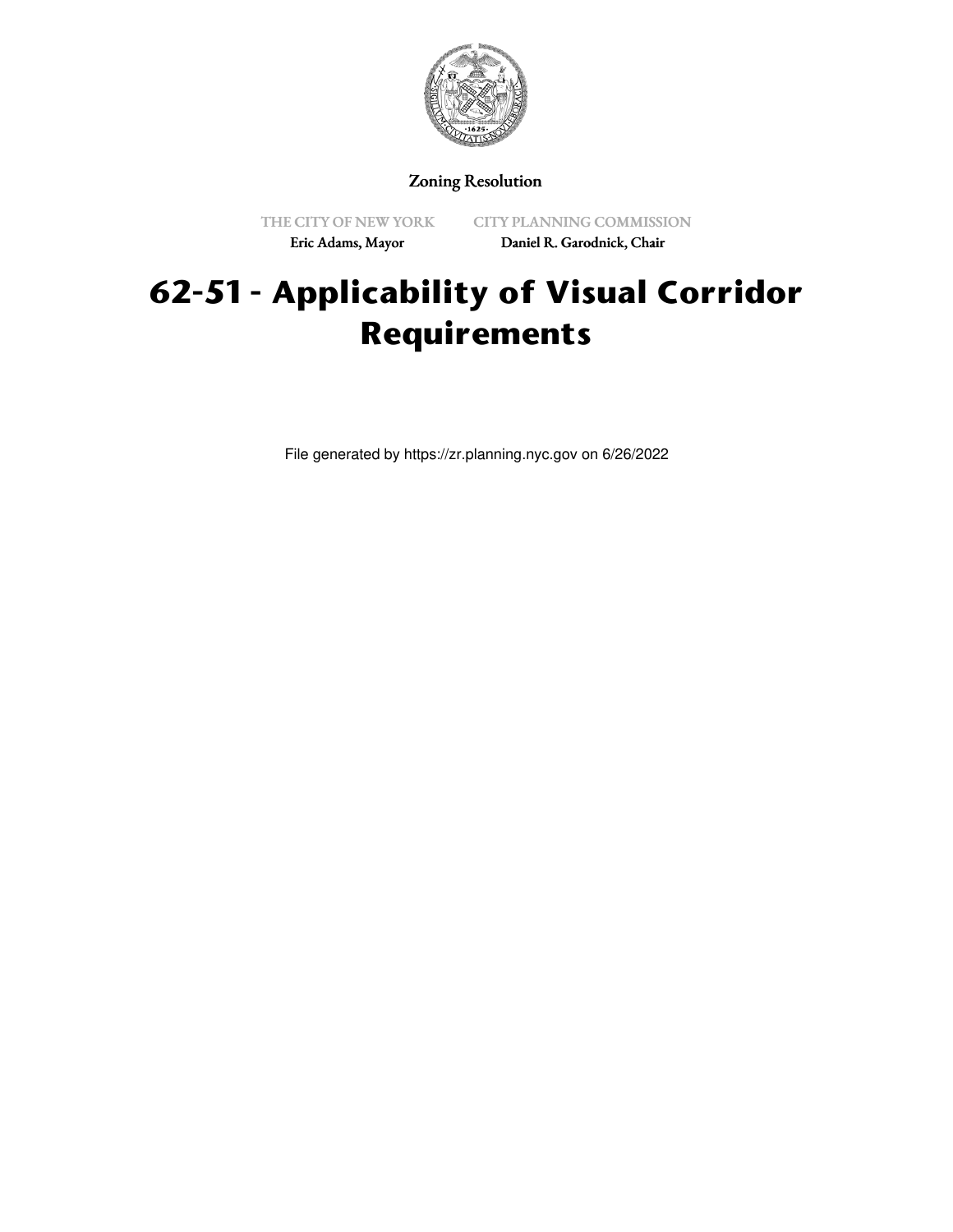# **62-51 - Applicability of Visual Corridor Requirements**

#### LAST AMENDED 2/2/2011

#Visual corridors# shall be provided for #zoning lots# #developed# within #waterfront blocks# in accordance with the provisions of this Section.

However, the following shall be exempt from the provisions of this Section:

airports, heliports and seaplane bases

#developments# in C8 or #Manufacturing Districts# comprised #predominantly# of #uses# in Use Groups 16, 17 or 18, except for docking facilities serving passenger ocean vessels or sightseeing, excursion or sport fishing vessels

#developments# in R1 or R2 Districts

#developments# comprised of #single-# or #two-family residences# within #detached#, #semi-detached# or #zero lot line buildings# on #zoning lots# less than 10,000 square feet in any district

#extensions#

changes of #use# within existing #buildings or other structures#.

In the event the #visual corridor# requirement imposed on the #zoning lot# exceeds 50 percent of the #lot width# or there is no way to provide a #visual corridor# in compliance with Section 62-511, no #visual corridors# shall be required.

## **62-511 - Location of visual corridors**

LAST AMENDED 4/22/2009

#Visual corridors# shall be provided through the #zoning lot# using the following methodology:

- (a) the #street lines# of a #street# shown on the City Map which extend seaward of the first upland #street# bounding a #waterfront block# and terminate at a #waterfront block# shall be prolonged as a #visual corridor# through all intervening #zoning lots# to the water if the prolonged #street# would intersect the #shoreline# at an angle of 45 degrees or more and there are no existing obstructions blocking 50 percent or more of the width of the #visual corridor# that would result;
- (b) a #visual corridor# designated in a Waterfront Access Plan that traverses the #zoning lot# shall be maintained through the #zoning lot# in accordance with the provisions of such plan; and
- (c) the #street lines# of a #street# shown on the City Map which terminate at the first upland #street# bounding a #waterfront block#, and which #street# would, if prolonged, traverse the #zoning lot# and intersect the #shoreline# at an angle of 45 degrees or more without traversing an intervening #zoning lot#, shall be prolonged as a #visual corridor# if there are no existing obstructions blocking 50 percent or more of the width of the #visual corridor# that would result.

Such #visual corridor# pursuant to paragraph (c) of this Section shall not be required if any of the following conditions exist within 400 feet, as measured along the #street line# of the first upland #street# bounding the #waterfront block#, and its elimination does not result in a condition whereby #visual corridors# through the #zoning lot# or to either side of the #zoning lot# are more than 600 feet apart: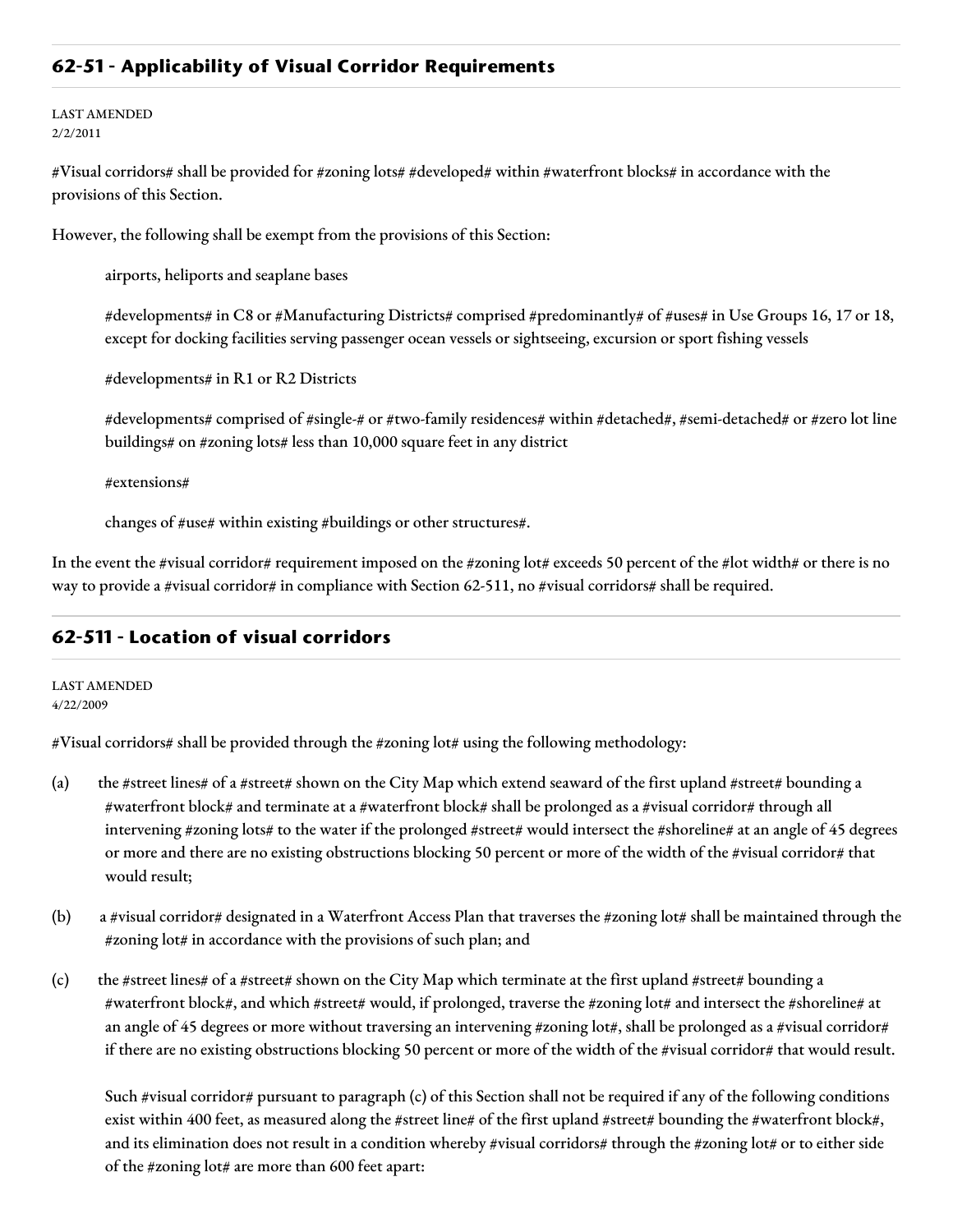- (1) there is an existing mapped #street# extending to the water that intersects the #shoreline# at an angle of  $45$ degrees or more;
- (2) there is a required #visual corridor# pursuant to paragraph (a) of this Section;
- (3) there is an existing designated #visual corridor# either previously recorded by another property owner or mandated in a Waterfront Access Plan; or
- (4) the property owner is currently designating another #visual corridor# through the #zoning lot# pursuant to paragraph (c) of this Section which is equal to or greater in width than the #visual corridor# that would be eliminated.

For the purposes of paragraphs (a) and (c) of this Section, the angle of intersection of a #street# with the #shoreline# shall be determined from the intersection of the centerline of the #street#, or its prolongation, with the #shoreline#. The line connecting the two points of intersection of the #street lines#, or their prolongation, with the #shoreline# shall be deemed to be the #shoreline# (see illustration of Visual Corridor).

No existing #street#, or its prolongation, shall be considered currently blocked due to the presence of elevated roadways, elevated railways, or pedestrian or vehicular bridges existing on October 25, 1993.

In the event the methodology of this Section results in a condition whereby #visual corridors# through the #zoning lot# or to either side of the #zoning lot# are more than 600 feet apart, as measured along the #street line# of the first upland #street# bounding the #waterfront block#, additional #visual corridors# shall be provided at locations that would maintain a maximum spacing of 600 feet without traversing an intervening #zoning lot#. Such spacing may be increased only where an intervening #zoning lot# or an existing #building or other structure# on the #zoning lot# prevents compliance and only to the minimum dimension necessary to clear the intervening #zoning lot# or existing #building or other structure#. However, no #visual corridor# shall be required where such increased spacing would place it within 200 feet of another #visual corridor#. In order to determine the location of the nearest #visual corridors#, the methodology of paragraphs (a), (b) and (c) of this Section shall be applied to the adjoining portions of the #block# frontage to either side of the #zoning lot#.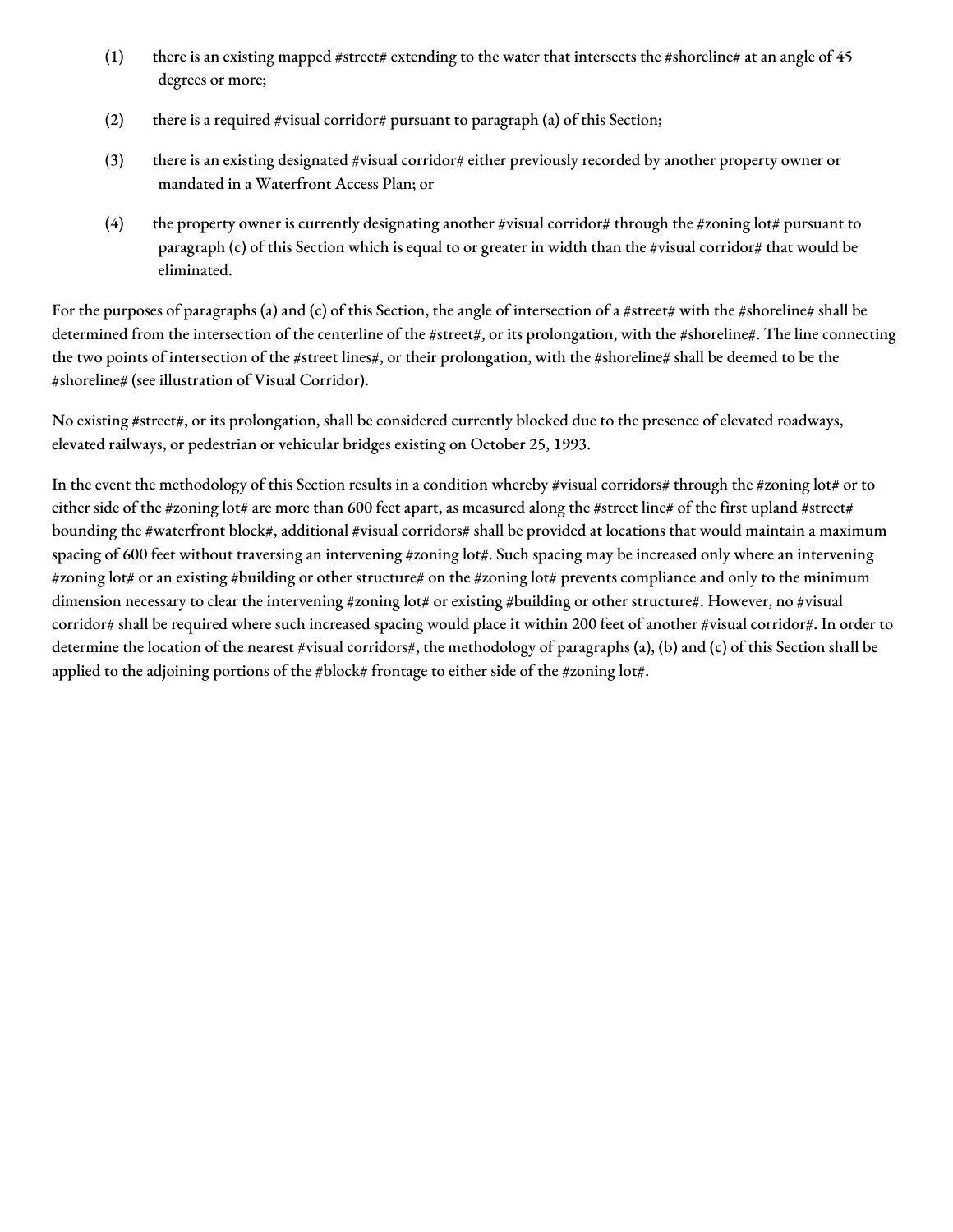

- eee Designated Visual Corridor or Mapped Street Seaward of the First Upland Street (Mandatory Location for Visual Corridor)
- OOO Mapped Street Terminating at First Upland Street (Alternative Location for Visual Corridors Mandatory at Maximum Intervals of 400 Feet)
- 000 No Upland Street (Visual Corridor Mandatory at Maximum Intervals of 600 Feet)
- **THE > Mapped Street Terminating at First Upland Street** (Distance Greater than or Equal to 400 Feet: Mandatory Location)

VISUAL CORRIDOR LOCATIONS  $(62-511.1)$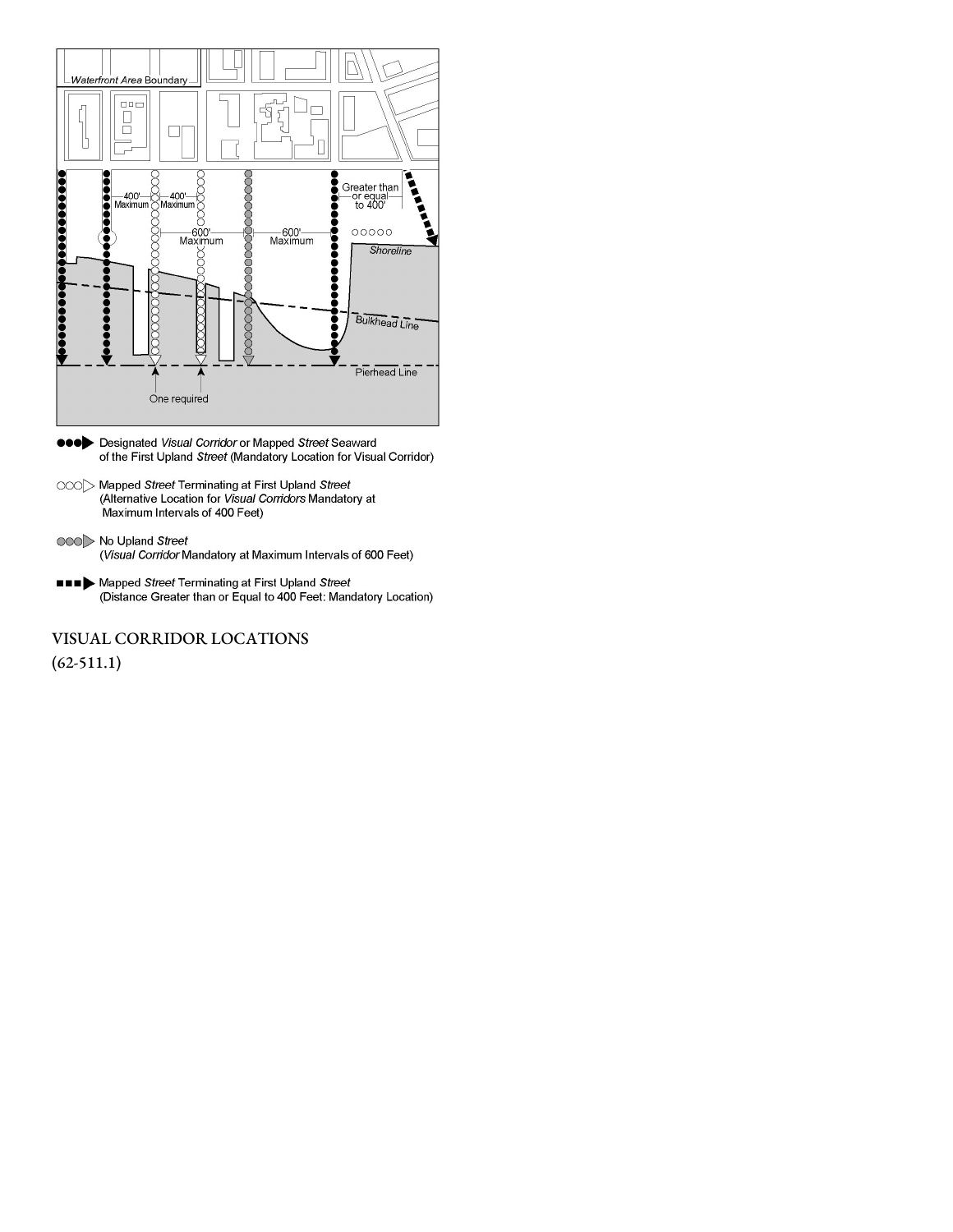

VISUAL CORRIDOR (ANGLE OF SHORELINE INTERSECTION) (62-511.2)

# **62-512 - Dimensions of visual corridors**

#### LAST AMENDED 5/12/2021

The width of a #visual corridor# shall be determined by the width of the #street# of which it is the prolongation but in no event less than 50 feet. #Visual corridors# that are not the prolongations of #streets# shall be at least 50 feet wide. For the purposes of establishing the width, vehicular turnarounds at the terminations of such #streets#, including curved or flanged treatments at intersections, shall be omitted.

The level of a #visual corridor# shall be determined by establishing a plane connecting the two points along the #street lines# from which the #visual corridor# emanates at an elevation five feet above curb elevation with the two points where the prolonged #street lines# intersect the #shoreline#, stabilized natural shore, bulkhead, or upland edge of a #waterfront yard#, or the #base plane# of a #pier# or #platform#, whichever intersection occurs first. Such plane shall then continue horizontally seaward from the line of intersection. #Visual corridors# that are not prolongations of mapped #streets# shall be determined by establishing a plane connecting an elevation five feet above curb elevation at the two points along the #lot line# from which the #visual corridor# emanates with the two points of intersection at the #shoreline#, stabilized natural shore, bulkhead, upland edge of a #waterfront yard#, or the #base plane# of a #pier# or #platform#, whichever intersection occurs first.

No obstructions are permitted within a #visual corridor#, except as set forth in Sections 62-513 and 62-60 (DESIGN REQUIREMENTS FOR WATERFRONT PUBLIC ACCESS AREAS), inclusive, when a #visual corridor# coincides with an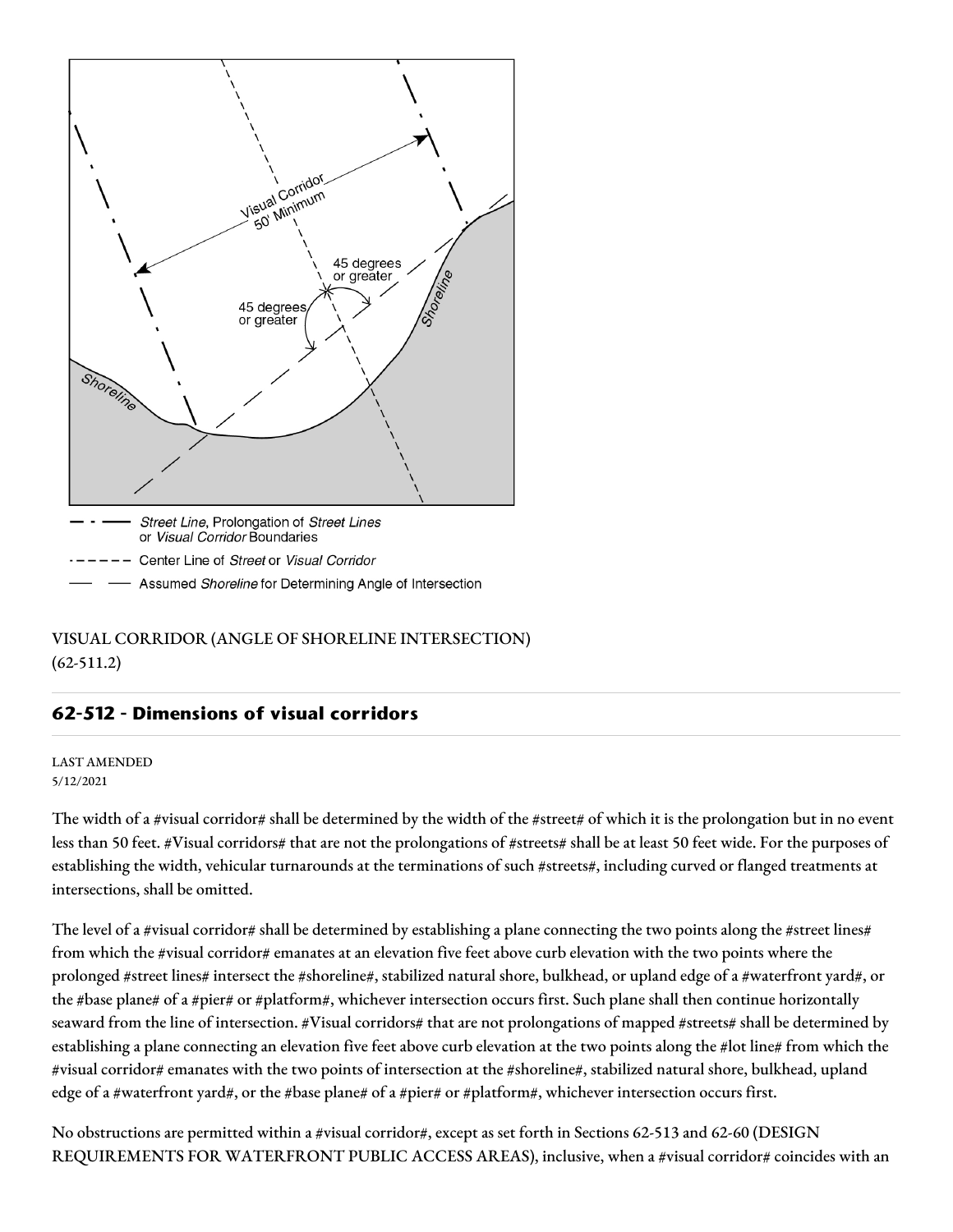#upland connection#.



Lowest Level of Visual Corridor

### LEVEL OF VISUAL CORRIDOR

 $(62 - 512)$ 

## **62-513 - Permitted obstructions in visual corridors**

#### LAST AMENDED 2/2/2011

No #building or other structure# shall be erected within the width of a #visual corridor# above its lowest level, as established pursuant to Section 62-512 (Dimensions of visual corridors), except as provided in this Section. Permitted obstructions within #visual corridors# in all districts shall include:

- (a) permitted obstructions listed in Section 62-611, provided that no shade trees shall be planted within 15 feet of the centerline of a #visual corridor#, except when provided within an open parking lot;
- (b) permitted obstructions listed in Section 23-44 (Permitted Obstructions in Required Yards or Rear Yard Equivalents), as modified for #waterfront yards# in Section 62-332;
- (c) boats, ships or other vessels, and #floating structures# permitted by paragraph (a) of Section 62-25;
- (d) any moving or parked vehicles;
- (e) street furniture, including but not limited to, carts and open display booths; and